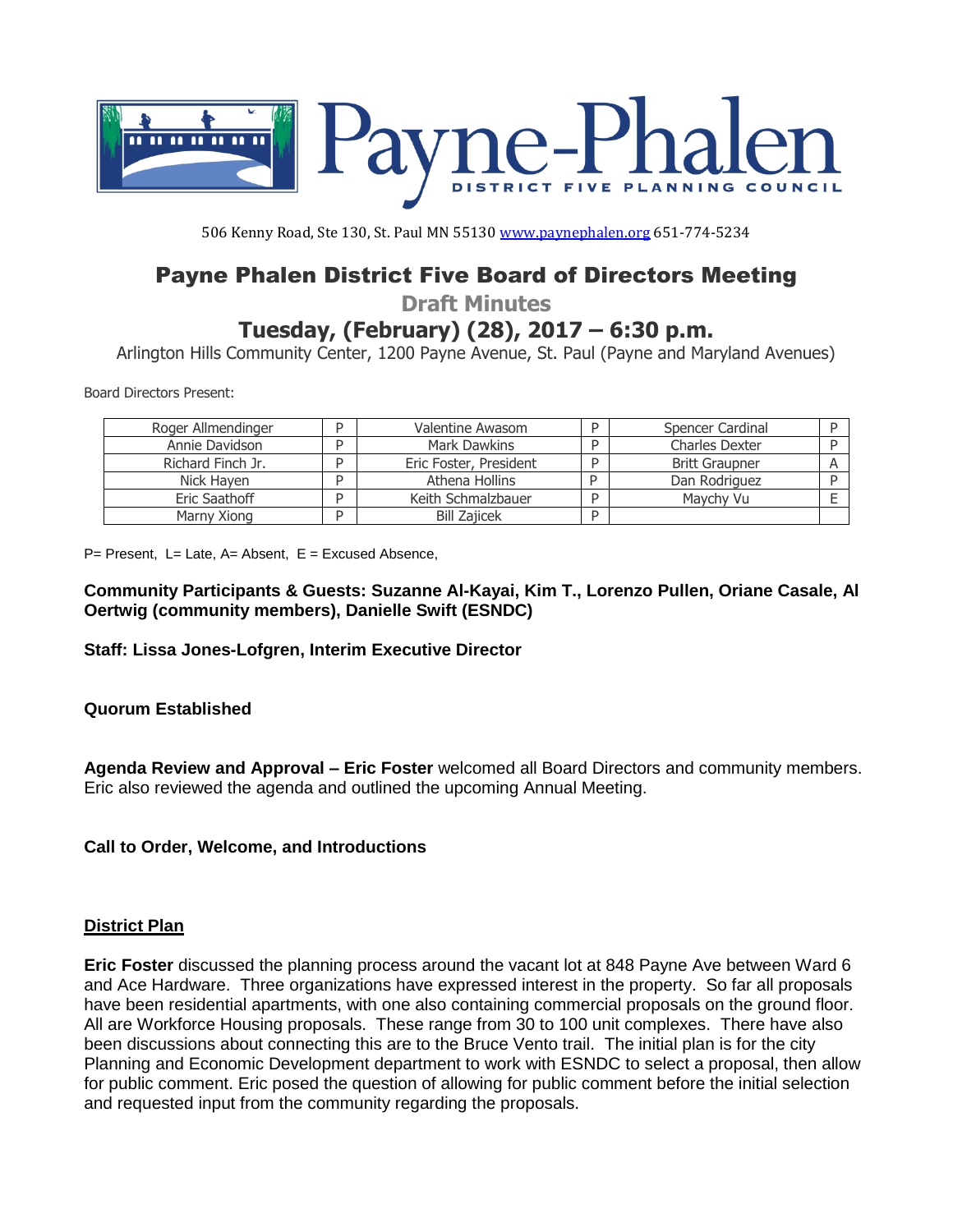Keith mentioned that the land was previously owned by a dry cleaning company that left the land contaminated with chemicals. Several community and Board members mentioned this as a large concern that should be investigated during the process. He mentioned that this could cause issues when building the foundation or underground parking for apartments. Several Board members expressed concern about the building having too many floors. Most members supported the idea of having commercial space on the ground floor.

## **Transportation**

**Eric Saathoff** reviewed the city's test project to convert sections of Maryland Ave from a four lane to a three lane street. The city will be testing for both pedestrian safety and traffic congestion. The test would likely last around two or three months, in time for the city's planned construction on Maryland Ave towards the end of the summer. Eric then proposed a motion in support of the city's test project. Marny suggested that the Board also include a list of questions and concerns that the Board and community currently has.

Eric continued by proposing having two "pedestrian refuges" to help pedestrians cross at intersections like Maryland and Duluth and Maryland and Greenbrier. One issue is that cars would be unable to turn left at those intersections. Eric proposed that the Board request this consideration in addition to their 4- 3 conversion test.

Motion: To recommend that the county investigate adding pedestrian refuges or other enhanced pedestrian crossing at two intersections in the 4-3 conversion project.

2<sup>nd</sup> (Marny) Motion Passed

**Public Comment,** no other public comments.

#### **Consent Agenda**

- 1. Board Meeting Minutes January 2016
- 2. 2016 Financial Statement
- 3. Support Letter for ESNDC CDBG Funding

Motion (Eric), 2<sup>nd</sup> (Keith), Motion Passed

#### **Executive Committee Motions**

The Executive Committee discussed the Standing Rules of the organization and how the relate to the current Bylaws. The Committee decided that the Standing Rules were no longer useful to the Board as they are mostly covered in the bylaws and can cause confusion within the organization. The Committee then proposed a motion to abolish the Standing Rules and only use the Bylaws moving forward. Lissa reminded the Board that a full legal review is also be doing to ensure that this move would not cause any legal issues.

Motion to abolish the Standing Rules: (Keith) 2<sup>nd</sup> (Spencer) Motion Passed

Motion: To draft a letter to the city in support of the Maryland Ave 4-3 Conversion test project. 2<sup>nd</sup> (Keith) Motion Passed